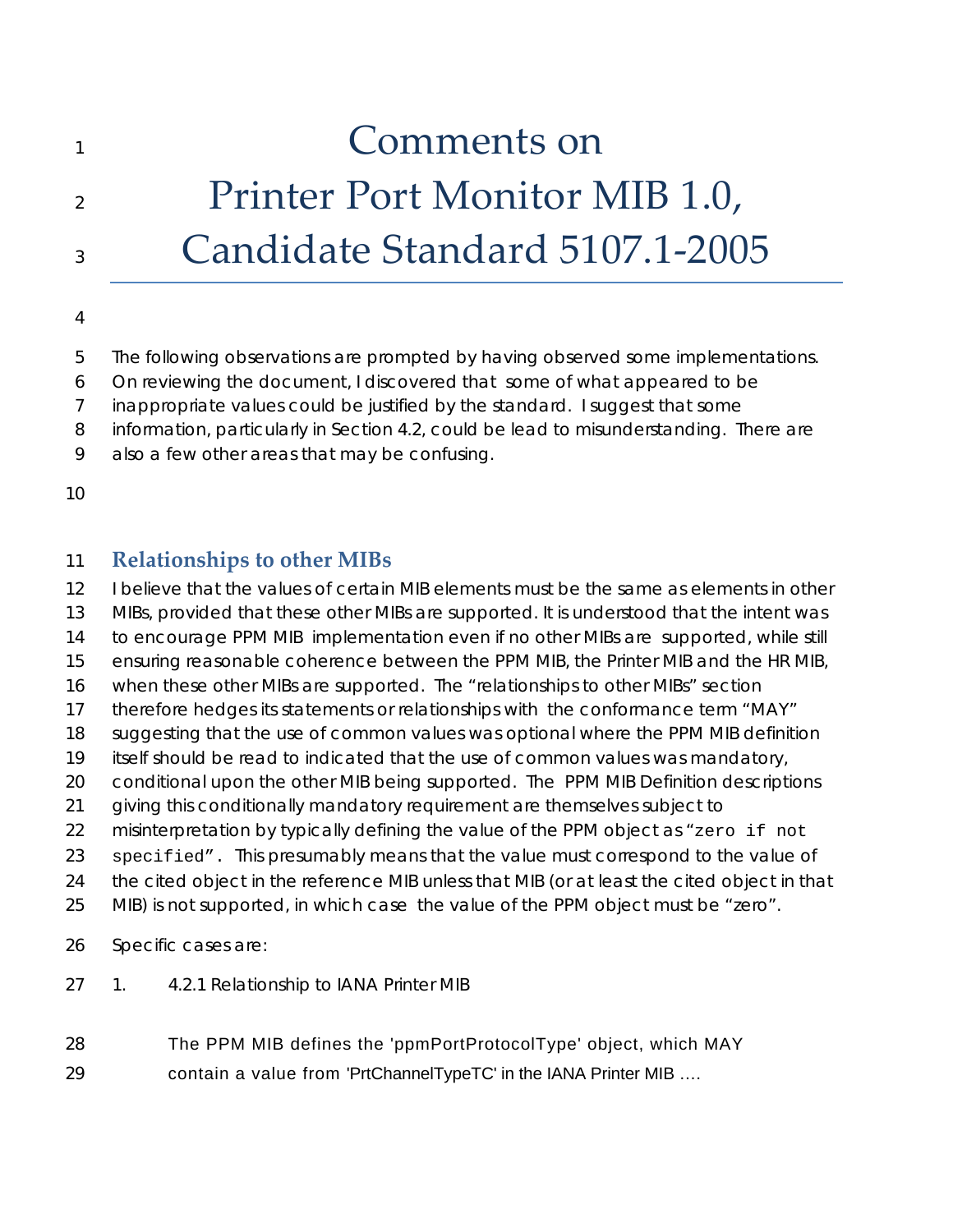30 The ppmPortProtocolType description is:

| 31<br>32<br>33<br>34       | "The protocol type of this printer port, specified as a value<br>from 'PrtChannelTypeTC' in the IANA Printer MIB (e.g.,<br>'chLPDServer(8) ' for LPR (RFC 1179) or 'chPort9100(11) ' for<br>Raw), or zero if not specified                                                            |  |  |
|----------------------------|---------------------------------------------------------------------------------------------------------------------------------------------------------------------------------------------------------------------------------------------------------------------------------------|--|--|
| 35<br>36<br>37<br>38<br>39 | Systems that implement any version of the IETF Printer MIB<br>(RFC 1759/3805) SHOULD use the same value of protocol type<br>for this port in the 'prtChannelTable', so monitoring<br>applications MAY search for more channel information and<br>status."                             |  |  |
| 40                         |                                                                                                                                                                                                                                                                                       |  |  |
| 41                         | 4.2.3 Relationship to IETF Host Resources MIB<br>2.                                                                                                                                                                                                                                   |  |  |
| 42<br>43<br>44             | The PPM MIB defines the 'ppmPrinterHrDeviceIndex' object, which MAY<br>contain a value of 'hrDeviceIndex' in the IETF Host Resources MIB<br>[RFC1514] [RFC2790],                                                                                                                      |  |  |
| 45                         | The MIB Defintion description states:                                                                                                                                                                                                                                                 |  |  |
| 46<br>47                   | "The value of 'hrDeviceIndex' in the IETF Host Resources MIB (RFC<br>1514/2790), or zero if not specified.                                                                                                                                                                            |  |  |
| 48                         |                                                                                                                                                                                                                                                                                       |  |  |
| 49                         | 3.<br>4.2.4 Relationship to IETF Printer MIB prtGeneralPrinterName                                                                                                                                                                                                                    |  |  |
| 50<br>51<br>52<br>53       | This is a little different. There seems confusion between section 4 and the MIB Definition<br>on what the "MAY" applies to. The conditionally mandatory relation to the printer MIB<br>V2 is here alluded to by saying that the "object corresponds to" the Printer MIB v2<br>object. |  |  |
| 54                         | The PPM MIB defines the ppmPrinterName object, which MAY contain a user-                                                                                                                                                                                                              |  |  |
| 55                         | friendly printer name in the locale in ppmGeneralNaturalLanguage'. This                                                                                                                                                                                                               |  |  |
| 56                         | object corresponds to the prtGeneralPrinterName' object defined in IETF                                                                                                                                                                                                               |  |  |
| 57                         | Printer MIB v2 [RFC3805]                                                                                                                                                                                                                                                              |  |  |

58 MIB read: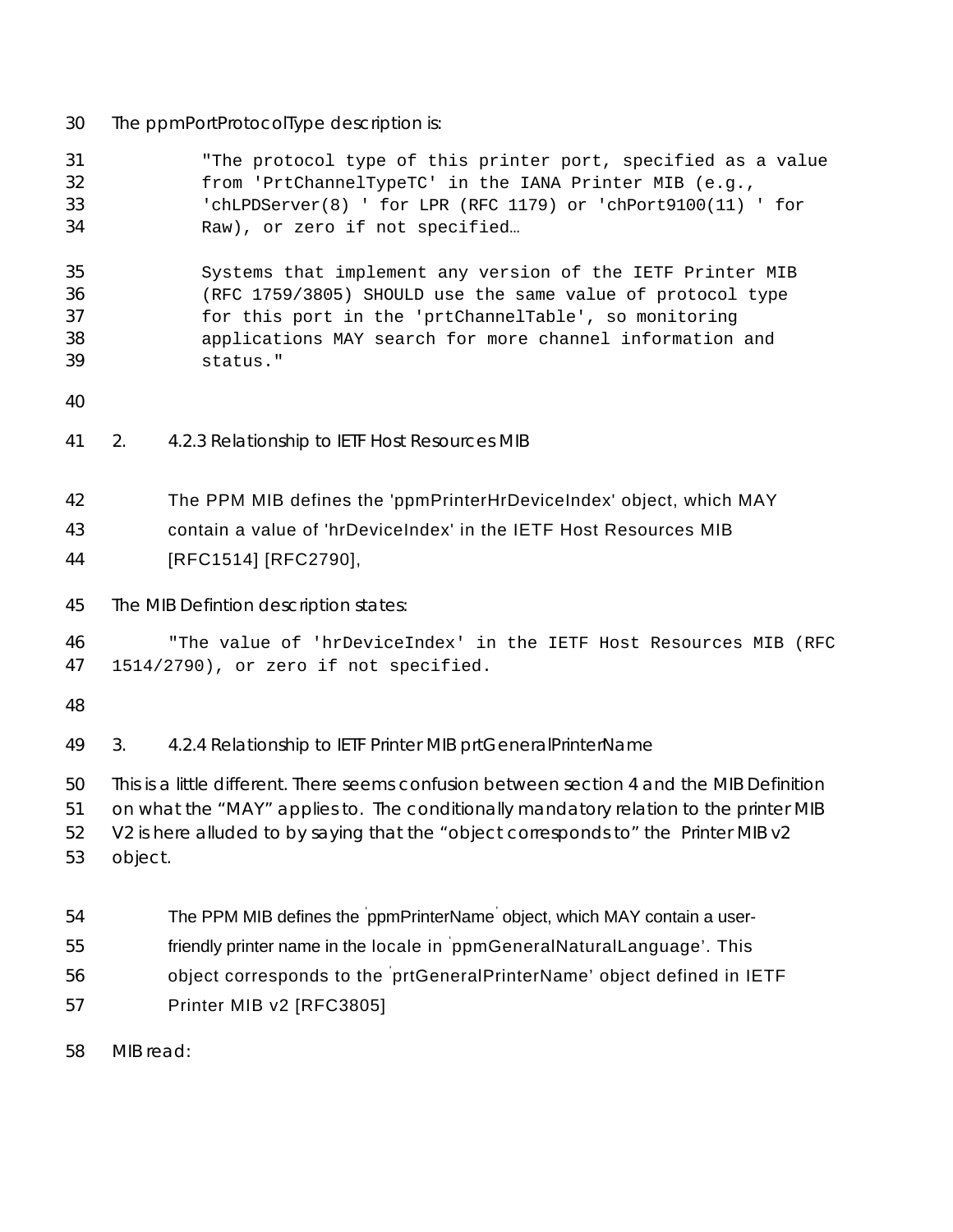- "A user friendly name for this printer that may be used to facilitate user selection of a printer supported by a network system, in the locale specified by 'ppmGeneralNaturalLanguage'. This printer name may contain non-ASCII characters that are NOT allowed in a URI (RFC 3986) without percent-encoding. Systems that implement the IETF Printer MIB v1 (RFC 1759) SHOULD implement this object as an augmentation to the Printer MIB v1. Systems that implement the IETF Printer MIB v2 (RFC 3805) MUST ensure that the value of this object is identical to the value of 'prtGeneralPrinterName' for each printer. 72 4. 4.2.4 Relationship to IETF Printer MIB prtChannelInformation 73 The relationship here is apparent. The PPM MIB defines the 'ppmPortName' object, which MAY contain a user-friendly port name in the locale in 'ppmGeneralNaturalLanguage'. This object MAY correspond to the 'prtChannelInformation' object defined in IETF Printer MIB v2 [RFC3805]. 78 But the MIB reads: The value of this object SHOULD be set by an out-of-band method (e.g., local console) during installation (by the vendor or site administrator) and SHOULD NOT be subsequently modified, so that 82 the value can be used as a static key for access to the port. 83 Mention of prtChannelInformation is only in the "Reference". So the relationship is 84 unclear. 86 5. 4.2.4 Relationship to Host Resources MIB hrDeviceIndex 87 The PPM MIB defines the ppmPrinterHrDeviceIndex object, which MAY contain a 88 value of 'hrDeviceIndex' in the IETF Host Resources MIB [RFC1514]
- 89 [RFC2790], for access to the IETF [RFC1759] [RFC3805]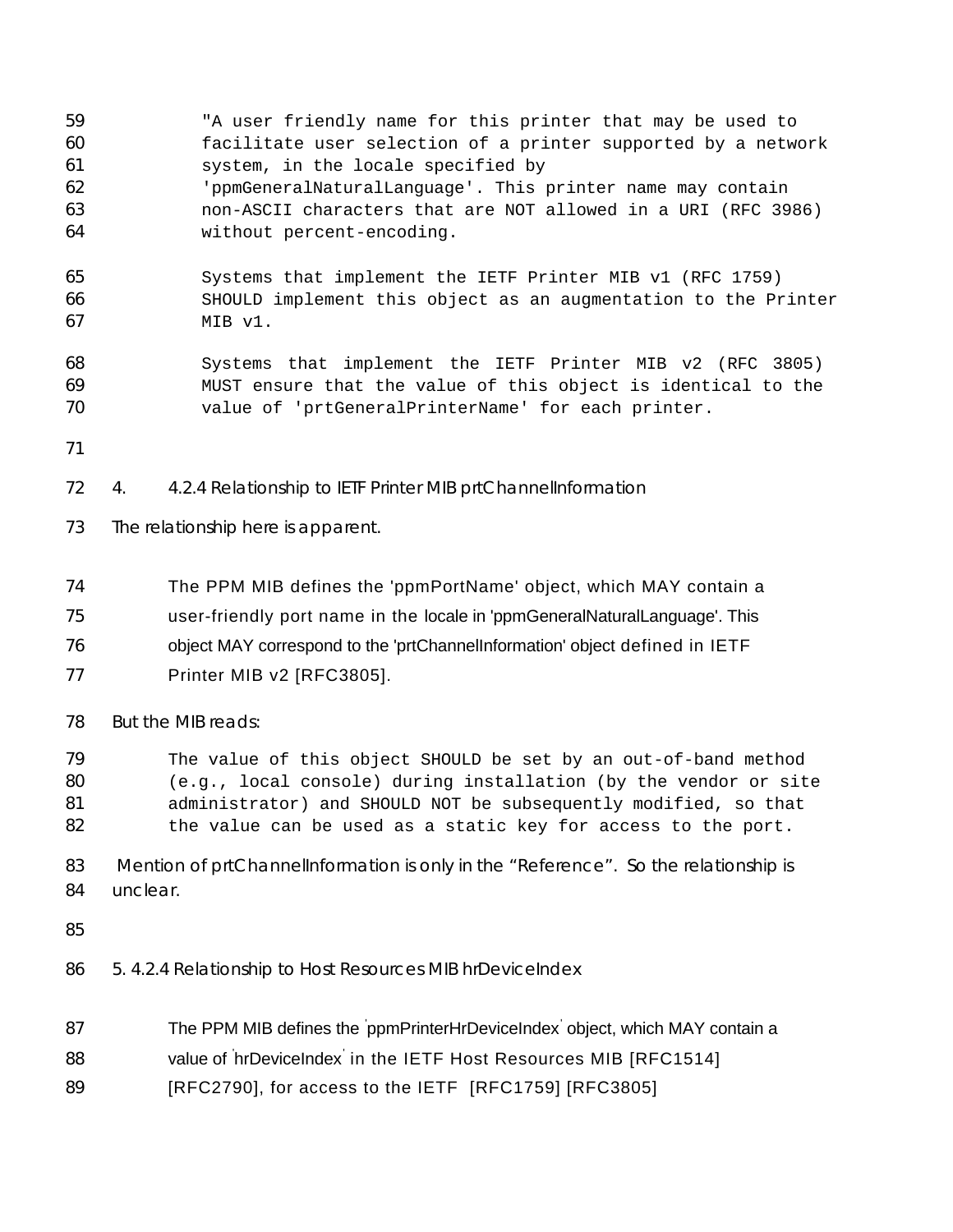90 (hrDeviceIndex is the high-order index of all tables in the IETF Printer MIB).

92 The MIB description reads as follows:

- "The value of 'hrDeviceIndex' in the IETF Host Resources MIB (RFC 1514/2790), or zero if not specified.
- 95 5. 4.2.4 Relationship to Printer MIB prtChannelIndex
- The PPM MIB defines the 'ppmPortPrtChannelIndex' object, which MAY
- contain a value of 'prtChannelIndex' in the IETF Printer MIB [RFC1759]
- 98 [RFC3805], to be used for status queries in the IETF Printer MIB for each port.

99 The MIB description says:

- "The value of 'prtChannelIndex' in IETF Printer MIB
- (RFC 1759/3805) that corresponds to this printer port, or 102 zero if not specified.
- 
- 104 6. 4.2.5 Relationship to IETF Interfaces Group MIB
- The PPM MIB defines the 'ppmPortPrtChannelIndex' object, which MAY
- contain a value of 'prtChannelIndex' in the IETF Printer MIB [RFC1759]
- [RFC3805] and may be used to find a value of 'prtChannelIfIndex' for
- physical interface status queries for each port.

109 The MIB description says:

"The value of 'prtChannelIndex' in IETF Printer MIB (RFC 1759/3805) that corresponds to this printer port, or zero if not specified.

## **Other Issues**

- 114 1. 4.2.3 Relationship to IETF Host Resources MIB
- The PPM MIB defines the 'ppmPrinterSnmpStatusQueryEnabled' object,
- 116 to enable or disable SNMP status queries by port monitor applications.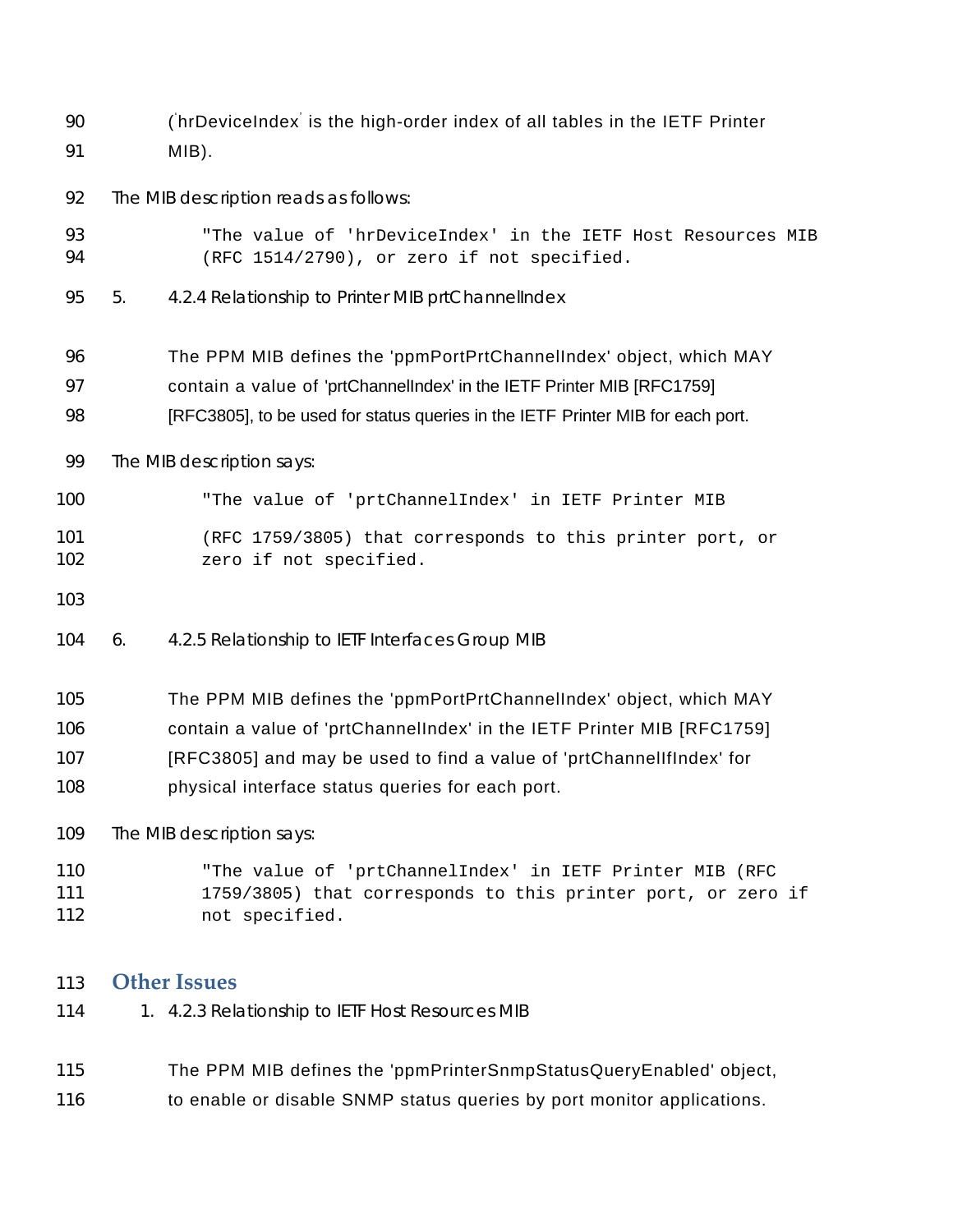117 This suggests that the MIB allows the value of this object to be set. I suggest

- The PPM MIB defines the 'ppmPrinterSnmpStatusQueryEnabled' object,
- which indicates whether SNMP status queries by port monitor applications
- are enabled or disabled.
- 121 2. ppmGeneralNumberOfPorts
- 122 This is defined as:

123 The number of printer ports supported on this network system, i.e., the number of entries in the 'ppmPortTable' below, or **zero if no printer ports are currently configured.**"

This implies that ALL ports must be listed. Generally, I have seen just a few select ports listed. The same comment applies to ppmPrinterNumberOfPorts.

| 130<br>131                                                                                                          |      | Questions<br>1. ppmPortServiceNameOrURI                                                                                                                                                                                                                                                                                                                                                                                                                                                                                                                                                                                                                                   |
|---------------------------------------------------------------------------------------------------------------------|------|---------------------------------------------------------------------------------------------------------------------------------------------------------------------------------------------------------------------------------------------------------------------------------------------------------------------------------------------------------------------------------------------------------------------------------------------------------------------------------------------------------------------------------------------------------------------------------------------------------------------------------------------------------------------------|
| 132<br>133                                                                                                          | e.g. | All protocols, but IPP in particular allow a variety of URI forms, and port variations;                                                                                                                                                                                                                                                                                                                                                                                                                                                                                                                                                                                   |
| 134<br>135<br>136<br>137<br>138<br>139<br>140<br>141<br>142<br>143<br>144<br>145<br>146<br>147<br>148<br>149<br>150 |      | http://192.168.1.102/ipp<br>http://DNSNAME.hsd1.ma.comcast.net./ipp<br>ipp://192.168.1.102/ipp<br>ipp://DNSNAME.hsd1.ma.comcast.net./ipp<br>http://192.168.1.102/631<br>http://DNSNAME.hsd1.ma.comcast.net./631<br>ipp://192.168.1.102/631<br>ipp://DNSNAME.hsd1.ma.comcast.net./631<br>http://192.168.1.102/80<br>http://DNSNAME.hsd1.ma.comcast.net./80<br>ipp://192.168.1.102/80<br>ipp://DNSNAME.hsd1.ma.comcast.net./80<br>Which should be handled as separate PPM ports? What variations should be<br>included under ppmPortServiceNameOrURI?<br>2. Similar question, but with respect to IPP (or WSD) over https. Should this be listed<br>as a separate PPM port? |
| 151                                                                                                                 |      |                                                                                                                                                                                                                                                                                                                                                                                                                                                                                                                                                                                                                                                                           |